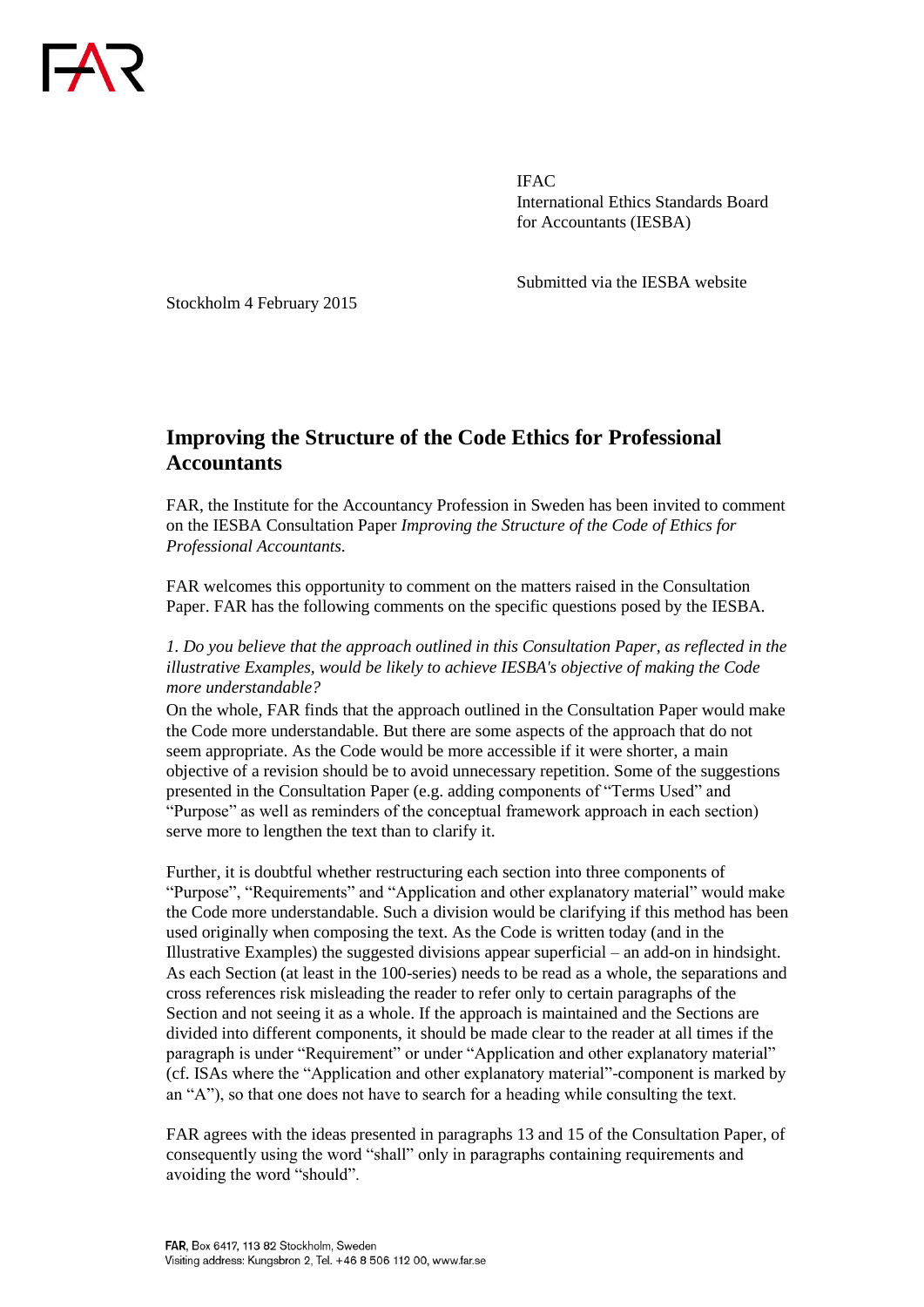*2. Do you believe that the approach outlined in this Consultation Paper, as reflected in the illustrative Examples, would be likely to make the Code more capable of being adopted into laws and regulations, effectively implemented and consistently applied? If not, why not and what other approaches might be taken?*

FAR is doubtful as to whether an objective should be that the Code be capable of being adopted into laws and regulations. Convergence between the Code and national laws and regulations can be achieved without the direct implementation of the Code. FAR finds that a Code has the advantage over laws and regulations that it can offer a more complete guidance on how to deal with different situations in an ethical manner, whereas laws and regulations normally must offer more general rules.

*3. Do you have any comments on the suggestions as to the numbering and ordering of the content of the Code (including reversing the order of extant Part B and Part C), as set out in paragraph 20 of the Consultation Paper?* 

FAR agrees with the reorganization of the Code as far as concerns the numbering convention. However, FAR does not agree with the suggestion to reverse the order of the extant Part B and Part C. FAR has no members who are professional accountants in business and will not have any such members in a foreseeable future. Having a large section, in the beginning of the Code, that does not apply more than peripherally to our members, would be something of an educational problem. For us it would be a large advantage to keep the Part C (Section 200 of the Consultation Paper) at the end of the Code, thus keeping all that concerns the professional accountants in public practice together in one sequence, as it is now.

FAR does find the division of the extant Part B into three separate parts a good idea. FAR would think it even better if the extant Sections 290 and 291 could be worked into one part. Many of the corresponding paragraphs in Sections 290 and 291 contain the same text. Where independence for other assurance engagements differs from that concerning audit and review engagements this could be marked under each heading. FAR firmly believes that this would make the independence section of the Code more accessible.

## *4. Do you believe that issuing the provisions in the Code as separate standards or rebranding the Code, for example as the International Standards on Ethics, would achieve benefits such as improving the visibility or enforceability of the Code?*

FAR is of the opinion that part of the strength of the Code is that it is a complete guide for FAR members. In FAR's opinion the independence parts could be separated into standards, but FAR finds that the reorganization proposed in the Consultation Paper (with the exception of reversing the order of extant Part B and Part C) serves the purpose of improving the visibility of the Code. As to the enforceability, FAR cannot see that either a separation into separate standards or the current proposal would make a difference.

## *5. Do you believe that the suggestions as to use of language, as reflected in the Illustrative Examples, are helpful? If not, why not?*

FAR finds that the Illustrative Examples show a use of language that does indeed enhance the readability and clarity of the Code. FAR does not agree that a link between definitions is needed in a paper version of the Code, since this serves to highlight those terms in a way that is hardly intended, without adding to the understanding of the text. Professional Accountants are highly qualified and capable of looking up defined terms without such markings. In a digital version, on the other hand, such links are common and more useful as they provide immediate "on a click" feedback on the definition of the term, whether it is